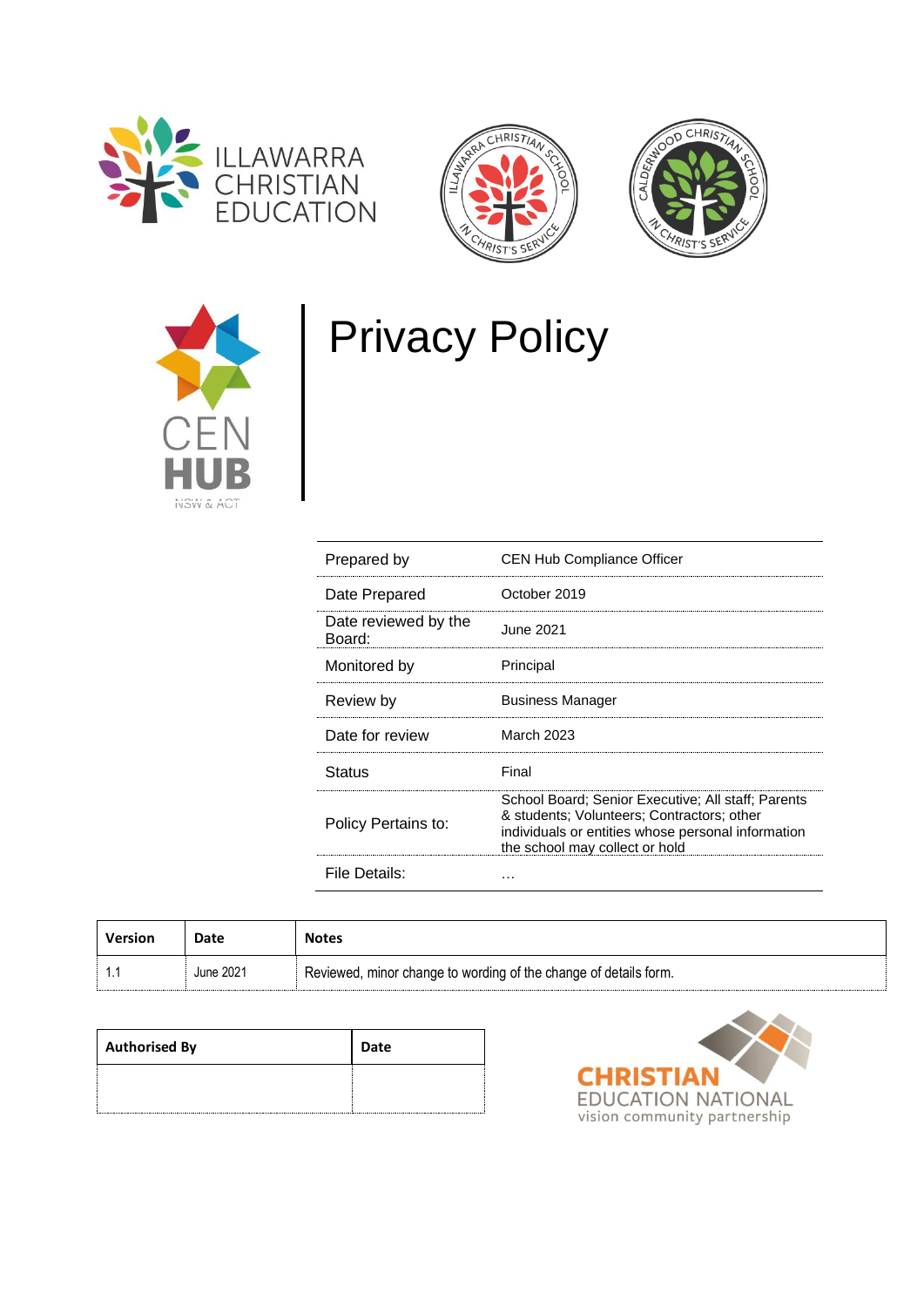## **Version History**

| Version | Date         | <b>Notes</b>                                                                                                                 |
|---------|--------------|------------------------------------------------------------------------------------------------------------------------------|
|         | October 2019 | New Illawarra Christian Education Policy from CEN Hub Policy (Illawarra Christian School<br>and Calderwood Christian School) |
|         | June 2021    | Reviewed, minor change to wording of the change of details form.                                                             |
|         |              |                                                                                                                              |

Illawarra Christian Education (Illawarra Christian School and Calderwood Christian School) Mission: In Christ's service to partner with parents in providing a quality Christian Education founded on the Word of God.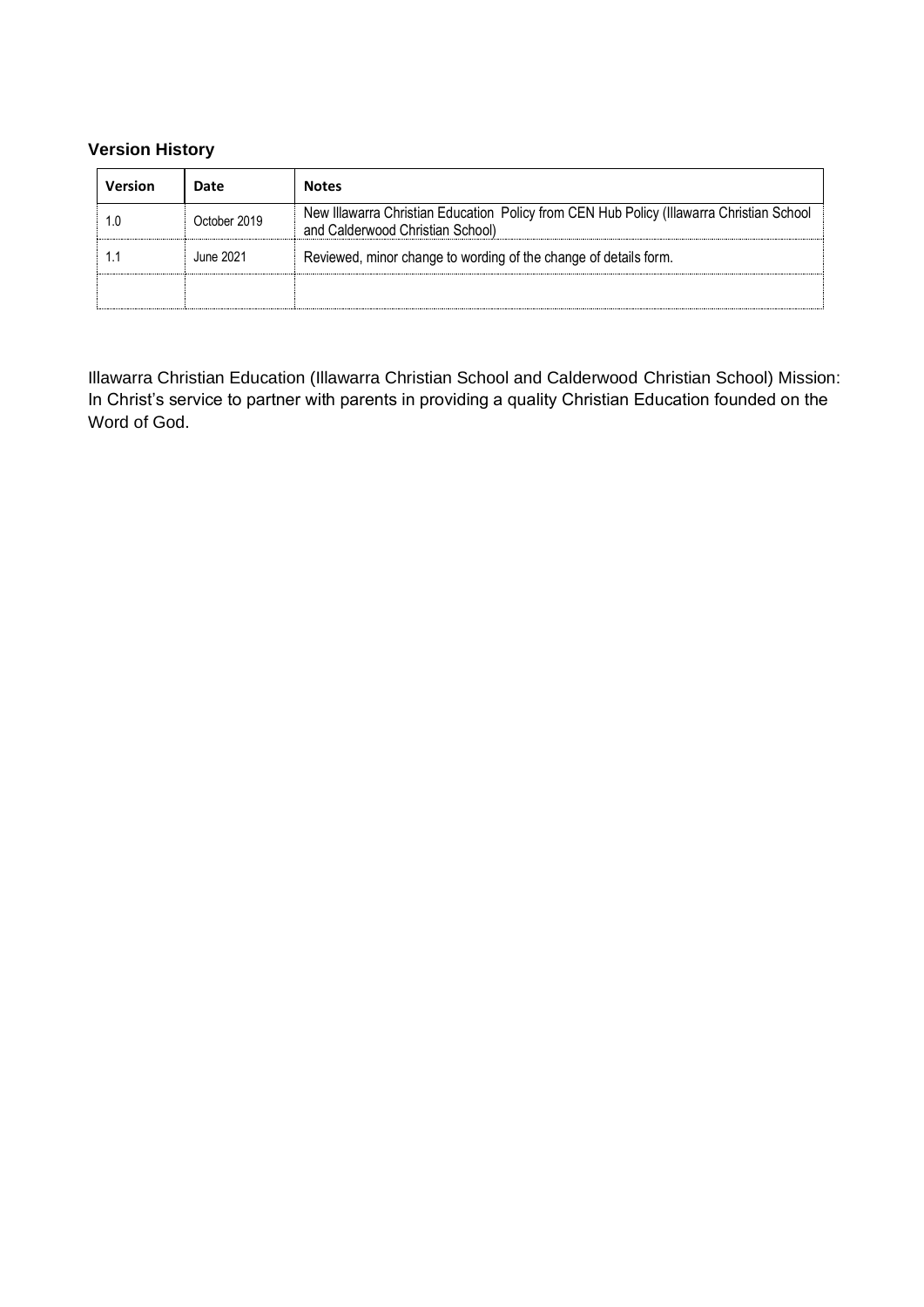## **Table of Contents**

| 1  | <b>INTRODUCTION</b>              |                                                                      |    |
|----|----------------------------------|----------------------------------------------------------------------|----|
| 2  | <b>CHRISTIAN RATIONALE</b>       |                                                                      |    |
| 3  | PURPOSE OF THIS DOCUMENT         |                                                                      | 4  |
| 4  | <b>TABLE OF RESPONSIBILITIES</b> |                                                                      |    |
| 5  | <b>DEFINITIONS</b>               |                                                                      |    |
| 6  | <b>POLICY</b>                    |                                                                      |    |
| 7  | <b>COLLECTION OF INFORMATION</b> |                                                                      | 7  |
|    | 7.1                              | <b>Collection of Personal Information</b>                            | 7  |
|    | 7.2                              | Need to Advise                                                       | 7  |
| 8  |                                  | USE AND DISCLOSURE OF PERSONAL INFORMATION                           | 8  |
|    | 8.1                              | Use of the Personal Information Provided to the School               | 8  |
|    | 8.2                              | Disclosure of Personal Information                                   | 9  |
|    | 8.3                              | Handling of Sensitive Information                                    | 10 |
| 9  |                                  | <b>MANAGEMENT OF PERSONAL INFORMATION</b>                            | 10 |
|    | 9.1                              | Access and Correction of Personal Information                        | 10 |
|    | 9.2                              | Denial of Access to Personal Information                             | 10 |
|    | 9.3                              | Consent and Rights of Access to the Personal Information of Students | 11 |
|    | 9.4                              | <b>Employment Records</b>                                            | 11 |
| 10 |                                  | SECURITY OF PERSONAL INFORMATION                                     | 12 |
|    | 10.1                             | <b>Breach of Privacy</b>                                             | 12 |
|    | 10.2                             | Notifiable Data Breaches                                             | 12 |
| 11 |                                  | <b>COMPLAINTS</b>                                                    | 13 |
|    | 11.1                             | <b>Enquiries</b>                                                     | 13 |

#### **Important related documents:**

| <b>Enrolment Policy</b>           | <b>Child Protection Policy</b> |  |
|-----------------------------------|--------------------------------|--|
| Human Resources (HR) policy suite | <b>WHS Framework</b>           |  |
| Record Keeping                    | Finance policy suite           |  |
| <b>ICT</b> policies               | <b>Complaints Framework</b>    |  |

#### **Relevant Legislation:**

The Privacy Act 1988 (Cth) Privacy Amendment (Enhancing Privacy Protection) Act 2012 (Cth) Health Records and Information Privacy Act 2002 (NSW) Privacy Amendment (Notifiable Data Breaches) Act 2017 (Cth)

#### **Other References:**

'Privacy Compliance Manual', Independent Schools Council of Australia and National Catholic Education Commission, January 2018, used by permission Office of the Australian Information Commissioner [www.oaic.gov.au](http://www.oaic.gov.au/) – further information Australian Privacy Principles Guidelines, OAIC, 31 March 2015 Ed., *check website for latest information*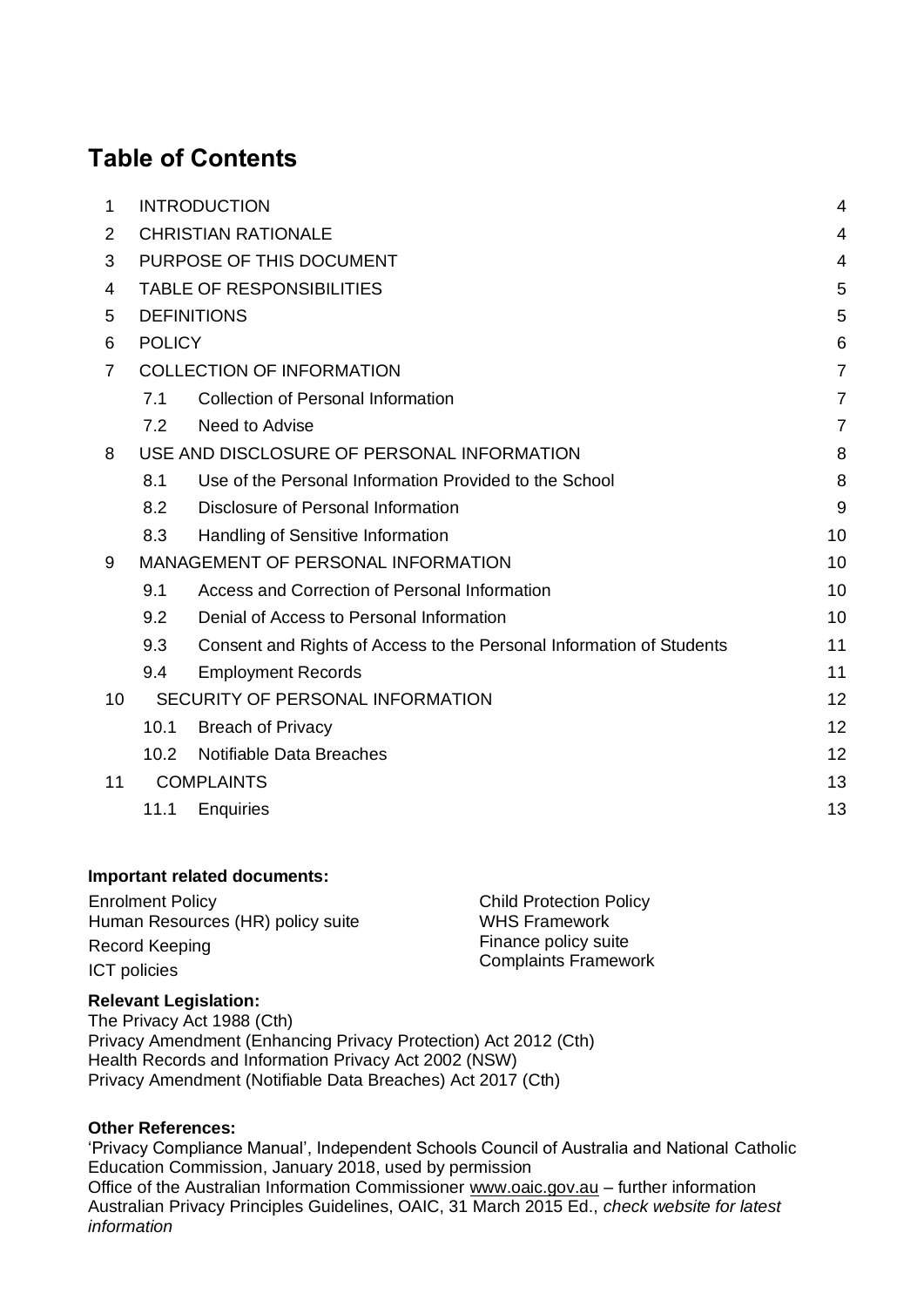#### <span id="page-3-0"></span>**1 INTRODUCTION**

References to Illawarra Christian Education below include reference to its schools Illawarra Christian School and Calderwood Christian School.

The School is bound by the Australian Privacy Principles (APPs) contained in the Commonwealth Privacy Act 1988, other Commonwealth and State privacy legislation, and follows 'Guidelines' as issued by the Office of the Australian Information Commissioner.

The School reserves the right to review and update this Privacy Policy in accordance with new laws and technology, changes to the School's operations and practices, and to make sure it remains appropriate to the changing school environment.

## <span id="page-3-1"></span>**2 CHRISTIAN RATIONALE**

Illawarra Christian Education acknowledges its responsibility before God to care for and protect the children, families and others who trust the School to carry out those responsibilities with love and respect. (*Love) always protects, always trusts, always hopes, always perseveres.* (1 Corinthians 13:7)

The School respects the privacy of individuals and families and places a high priority on integrity in its handling of information provided to the School. It seeks to protect the rights of all people who provide information to the school, in accordance with relevant legislation.

The School honours the Commonwealth and State laws which circumscribe the collection, storage and dissemination of information provided to it

## <span id="page-3-2"></span>**3 PURPOSE OF THIS DOCUMENT**

This document sets out the policies and procedures of Illawarra Christian Education in relation to how the School uses and manages the personal information provided to, or collected by, it for the well-being of students in its care and for the reasonable functions of the school.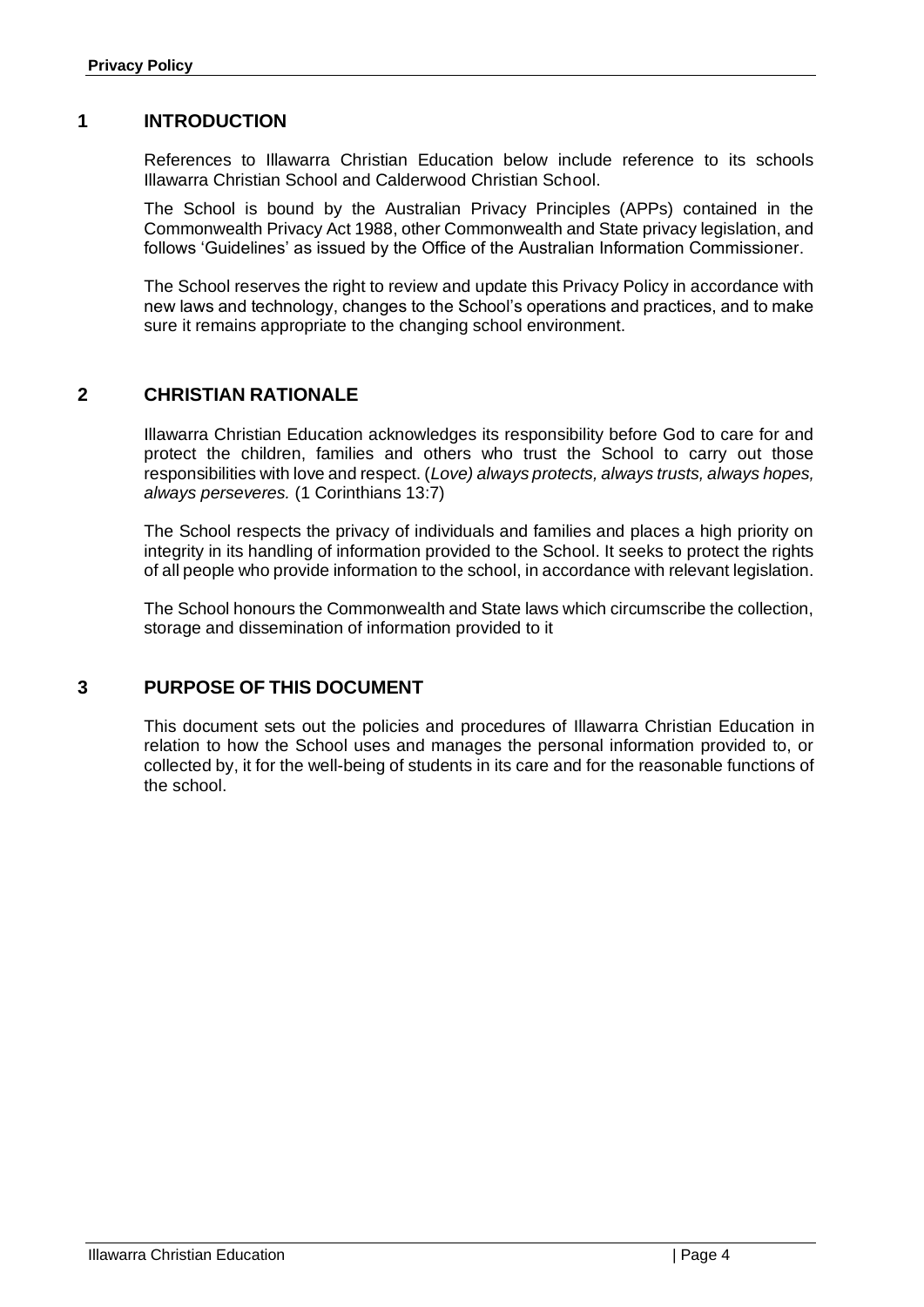## <span id="page-4-0"></span>**4 TABLE OF RESPONSIBILITIES**

| <b>Responsibilities</b>                                                                                                  | <b>Evidence of Compliance</b>                     |  |
|--------------------------------------------------------------------------------------------------------------------------|---------------------------------------------------|--|
| <b>Principal</b>                                                                                                         |                                                   |  |
| Ensure the implementation of this policy within the school                                                               | PD Program & Calendar                             |  |
| Ensure procedures are maintained for the proper collection,<br>storage and use of information                            | <b>Privacy Procedures</b>                         |  |
| Ensure procedures are maintained for complaints, access &<br>enquiries regarding Personal Information held by the school | <b>Privacy Procedures</b>                         |  |
| <b>Business Manage /Privacy Officer</b>                                                                                  |                                                   |  |
| Procedures for collection, storage, disclosure of Personal                                                               | <b>Privacy Procedures</b>                         |  |
| Information and Sensitive Information                                                                                    | PD Program & Calendar                             |  |
| Authorisation of staff to access records                                                                                 | <b>IT Access Records</b>                          |  |
| Maintenance of cybersecurity measures                                                                                    | Security protocols/ software                      |  |
| Staff training in information handling                                                                                   | Records of staff PD                               |  |
| Investigation of data breaches                                                                                           | Privacy Breach Register; Records of investigation |  |
| Notification re: Eligible Data Breaches                                                                                  | Records of notification/communications            |  |
| Investigation of complaints about privacy matters                                                                        | <b>Complaint Register</b>                         |  |
| Ensure review of privacy procedures & PI held by school                                                                  | Records of review/ audit                          |  |
| All staff                                                                                                                |                                                   |  |
| Compliance with policy and procedures for collection, storage,                                                           | Annual PD Register                                |  |
| access and disclosure of Personal Information and Sensitive<br>Information                                               | <b>Breach of Compliance Register</b>              |  |
| Each new staff member must, as part of their contract of<br>employment, agree to the terms of this policy.               | <b>Staff Employment Files</b>                     |  |
|                                                                                                                          |                                                   |  |

## <span id="page-4-1"></span>**5 DEFINITIONS**

● **Australian Privacy Principles (APPs)** – legally binding principles which are the cornerstone of the privacy protection framework in the Privacy Act.

The APPs are structured to reflect the personal information lifecycle:

- Part 1 Consideration of personal information privacy (APP 1,2)
- Part 2 Collection of personal information (APP 3,4,5)
- Part 3 Dealing with personal information (APP 6,7,8,9)
- Part 4 Integrity of personal information (APP 10,11)

Part 5 – Access to, and correction of, personal information (APP 12,13)

**'Personal Information'** – information or an opinion, whether true or not, about an individual whose identity is apparent, or can reasonably be inferred from, the information or opinion, whether the information is recorded in a material form or not. It includes all personal information, regardless of its source.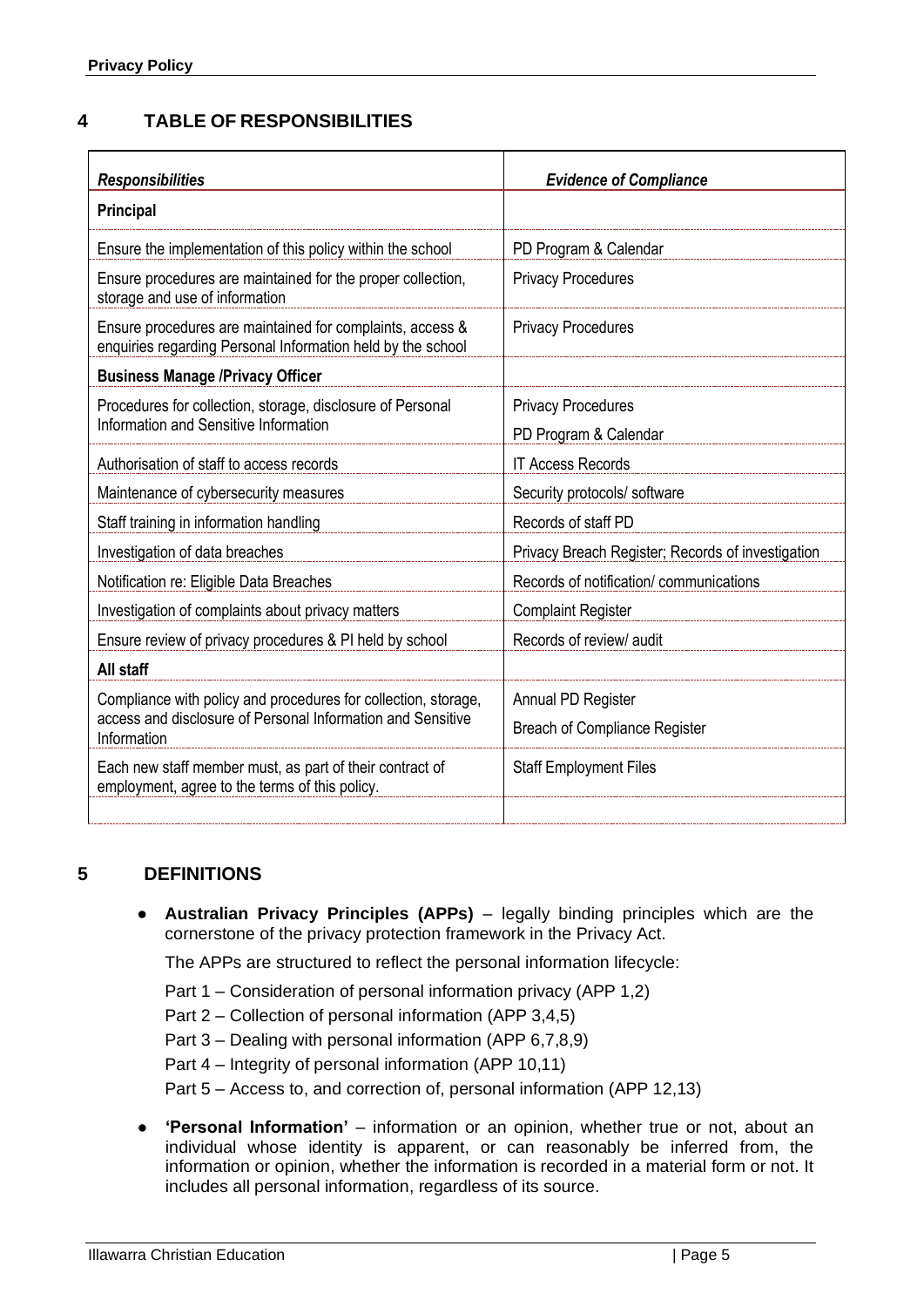- **'Sensitive Information'** personal information that is given extra protection and must be treated with additional care. It includes any information or opinion about an individual's racial or ethnic origin, political opinions, membership of a political association, religious beliefs or affiliations, membership of a professional or trade association, philosophical beliefs, membership of a trade union, sexual orientation or practices, or criminal record. It also includes health information.
- **'Health Information'** information or an opinion about: the health or disability (at any time) of an individual; an individual's expressed wishes about the future provision of health services to him/ her; a health service provided, or to be provided, to an individual.
- **'Records'** The Privacy Act regulates personal information contained in a 'record'. It includes a 'document' or an 'electronic or other device'. It covers a wide variety of material. A 'document' includes anything on which there is any writing, anything from which sounds, images or writings can be reproduced, drawings or photographs.

It excludes a generally available publication (e.g. a telephone directory); or anything kept in a library, art gallery or museum for the purposes of reference, study or exhibition.

- **'The School'** References to Illawarra Christian Education below include reference to its schools Illawarra Christian School and Calderwood Christian School.
- **'Eligible Data Breach'** Under the Notifiable Data Breach Scheme an Eligible Data Breach occurs when 3 criteria are met:

- there is unauthorized access to, or unauthorized disclosure of, personal information, or a loss of personal information, that an entity holds

- this is likely to result in serious harm to one or more individuals, and

- the entity has not been able to prevent that likely risk of serious harm with remedial action. (Also referred to as 'Notifiable Data Breach')

- **'Serious harm'** can be psychological, emotional, physical, reputational or other forms of harm
- **'Remedial action'**  action taken to prevent unauthorized access or disclosure of personal information

– if remedial action prevents the likelihood of serious harm occurring, the breach is not an eligible data breach

– for breaches where personal information is lost, remedial action is adequate if it prevents the unauthorised access or disclosure of personal information.

## <span id="page-5-0"></span>**6 POLICY**

- (a) The school's handling of the personal information it collects and holds (including sensitive and health information) is governed by the Australian Privacy Principles and other requirements of legislation and regulators.
- (b) The school is committed to protecting the rights to privacy of all stakeholders in its handling of personal information. Exception: where other legislative requirements take precedence e.g. child protection investigation processes.
- (c) The school is committed to providing an excellent standard of student welfare and education. The information it collects is primarily for the purpose of running, and managing the responsibilities of, a school.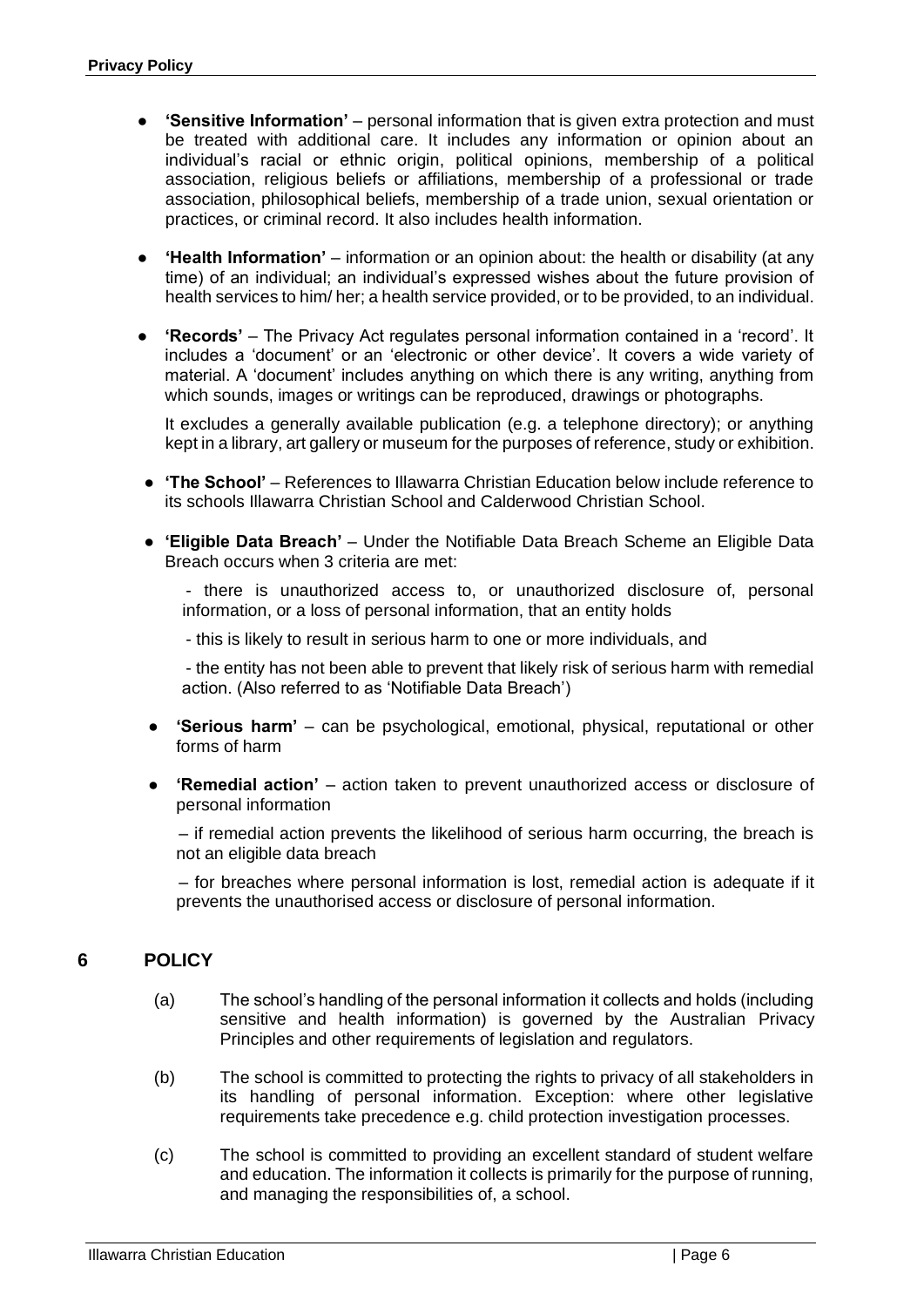- (d) The school is committed to rapid and effective response in the event of a data breach; and in accordance with the requirements of the Notifiable Data Breach scheme.
- (e) The school is committed to continual improvement of its practices in the protection of the personal information it holds.

## <span id="page-6-0"></span>**7 COLLECTION OF INFORMATION**

#### <span id="page-6-1"></span>**7.1 Collection of Personal Information**

The School collects and holds information including (but not limited to) personal information, including health and other sensitive information, about:

- Students and parents/ guardians before, during and after the course of a student's enrolment at the School
- Job applicants, staff members and their families, volunteers and contractors
- Other people who come into contact with the School
- (a) Collection from the individual

Where possible, the school collects information from the individual concerned.

Generally, the school will refer any requests for consent, and notices in relation to the personal information of a student, to the student's parents. The school will treat consent given by the parents as consent given on behalf of the student; and notice given to the parents will act as notice given to students.

- (b) Personal information provided by an individual: Generally collected by way of written forms, face-to-face meetings, interviews, emails and telephone calls.
- (c) Personal information provided by other people: In some circumstances the School may be provided with personal information about an individual from a third party, e.g. a report from a health care professional, or a reference from another school.
- (d) Exception in relation to employee records: Under the Privacy Act the Australian Privacy Principles and Health Privacy Principles do not apply to an employee record. As a result, this Privacy Policy does not apply to the School's treatment of an employee record, where the treatment is directly related to a current or former employment relationship between the School and employee.

#### <span id="page-6-2"></span>**7.2 Need to Advise**

Before information is collected, or as soon as practicable afterwards, the School will make the individual to whom the information relates aware of the following:

- The fact that information is being collected
- The purpose for which the information is being collected
- The intended recipients of the information
- Whether the supply of information by the individual is required by law, or is voluntary; and any consequences for the individual if the information is not provided, or part not provided
- The existence of any right of access to, and correction of, the information

This information is outlined in the 'Standard Collection Notice'; 'Contractor/ Volunteer Collection Notice' and 'Employment Collection Notice'.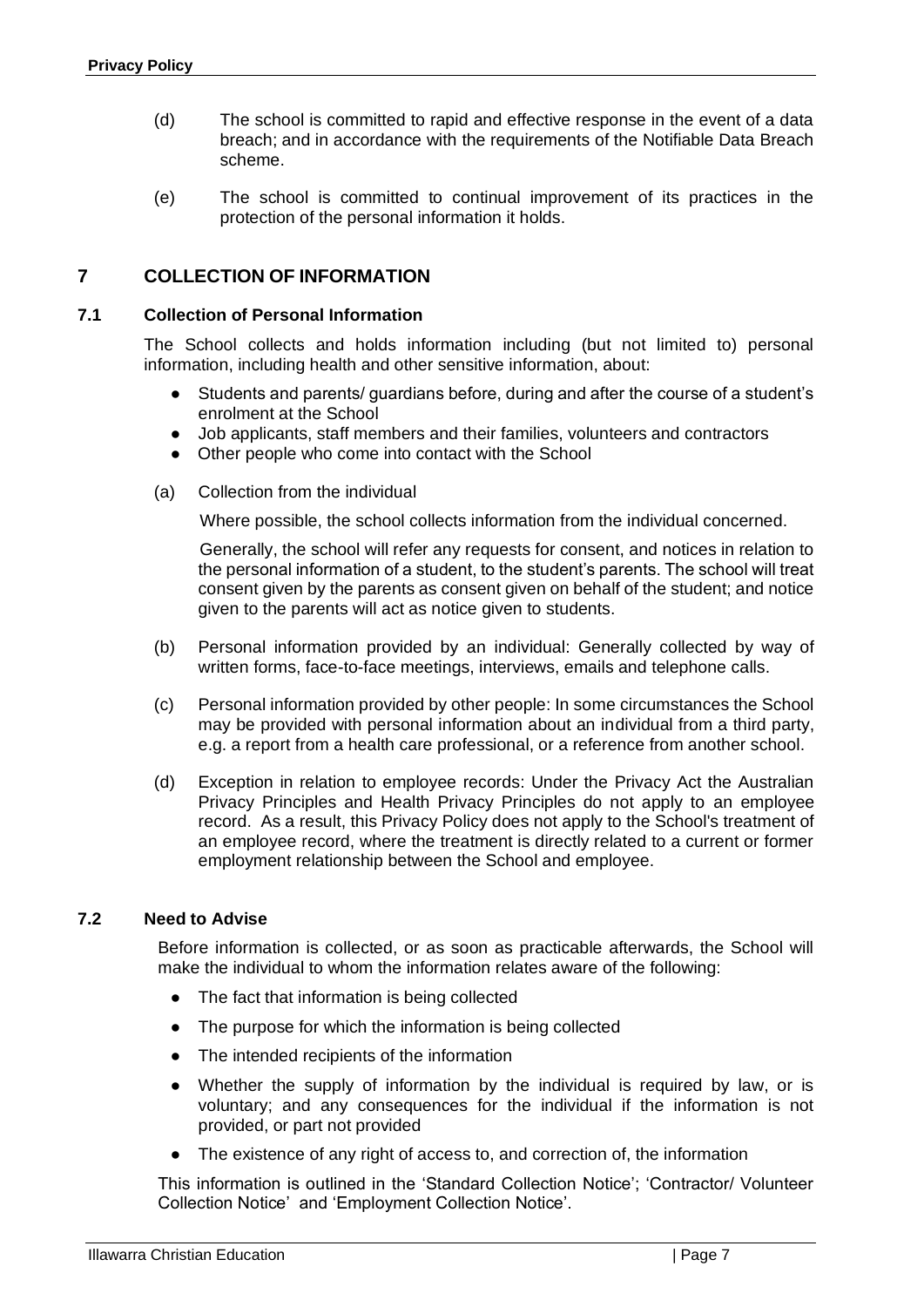## <span id="page-7-0"></span>**8 USE AND DISCLOSURE OF PERSONAL INFORMATION**

#### <span id="page-7-1"></span>**8.1 Use of the Personal Information Provided to the School**

The School will use personal information provided to it for the primary purpose of collection; and for related secondary purposes which may be reasonably expected, or to which you have consented.

#### (a) Students and Parents/ Guardians

The School's primary purpose of collection of personal information is to enable the School to provide schooling for the student. This includes satisfying both the needs of parents/ guardians, the needs of the student and the needs of the School throughout the whole period the student is enrolled at the School.

The purposes for which the School uses this personal information include:

- To keep parents informed about matters relating to the child's schooling, through correspondence, reports, newsletters and magazines
- Day-to-day administration
- The student's educational, social and medical well-being
- Community building e.g. School Directory
- Seeking donations and marketing for the School
- To satisfy the School's legal obligations and allow the School to discharge its duty of care
- Complying with Federal and State reporting requirements
- Investigating incidents or defending any legal claims against the School, its services or staff
- Celebrating the efforts and achievements of students

Where the School requests personal information about a pupil or parent/ guardian, which is not provided, the School may not be able to enrol or continue the enrolment of the student or permit the student to take part in a specific activity.

(b) Job applicants, staff members and contractors

The School requests personal information for:

- Assessing suitability for employment, to engage an employee or contractor
- Administration of the individual's contract or employment
- Insurance purposes, such as public liability or Work Cover
- Satisfying the School's legal obligations, e.g. in relation to child protection legislation
- Investigating incidents, or defending legal claims about the School, its services or staff
- Seeking donations, and marketing of the School
- (c) Volunteers

The School obtains personal information about volunteers who assist the School in its functions, or conduct associated activities, to enable the School and the volunteers to work together.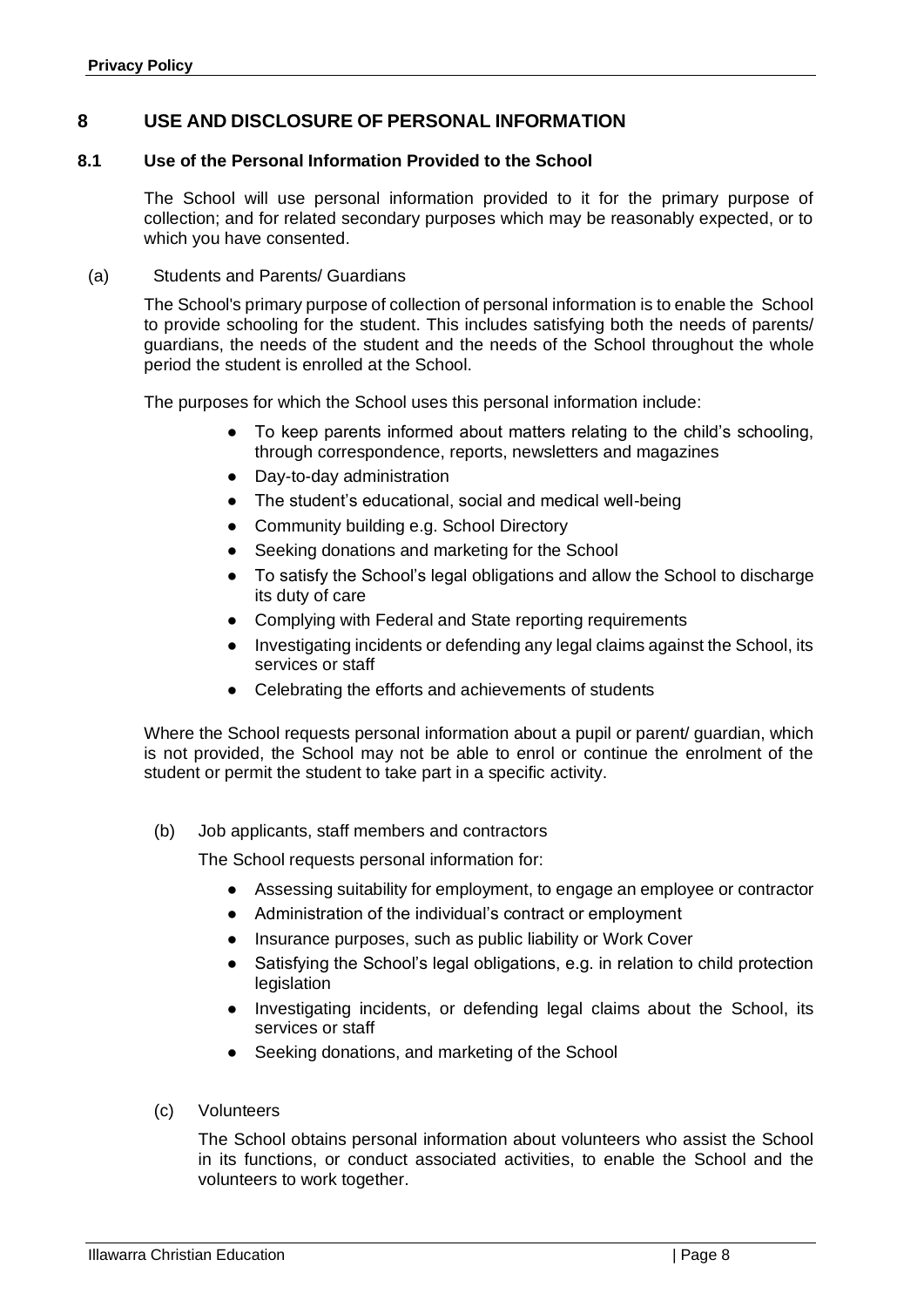(d) Marketing and Fund-raising

The School treats marketing, and seeking donations for the future growth and development of the School, as an important part of ensuring that the School continues to be a quality learning environment in which both students and staff thrive.

Personal information held by the School may be disclosed to an organising group that assists in the School's fundraising, e.g. the School Directory.

Parents, staff, contractors and other members of the wider School community may from time to time receive fundraising information. School publications, like newsletters and magazines, which include personal information, may be used for marketing purposes.

(e) 'Do Not Publish'

The school creates opportunities for parents to choose for their child's or family's information to NOT be published. E.g. photos/ videos; School Directory; use of student's work

Parents may inform the school during the enrolment process, at annual update of information, or at any time by advising the school of withdrawal or providing of consent.

#### <span id="page-8-0"></span>**8.2 Disclosure of Personal Information**

- (a) The School may disclose personal information, including sensitive information, held about an individual to:
	- Another school
	- Distance Education providers e.g. TAFE, where students are enrolled as part of their study at the school
	- Assessment and educational authorities e.g. NESA; NAPLAN
	- Government departments
	- Medical practitioners
	- Service providers to the School, e.g. visiting specialist teachers, music tutors; finance services; debt collectors; solicitors
	- Recipients of School publications, such as newsletters and magazines; School Directory
	- Parents of the student enrolled; unless a Court Order limiting access by one parent is received by the school
	- Anyone personally authorised by the parents/ guardians of the student
	- Anyone to whom the School is required to disclose information to by law
- (b) The School will not send personal information about an individual outside Australia without:
	- In the instance of an individual's personal information, obtaining the consent of the individual (unless this consent is already implied) e.g. for the purpose of arranging an overseas trip for students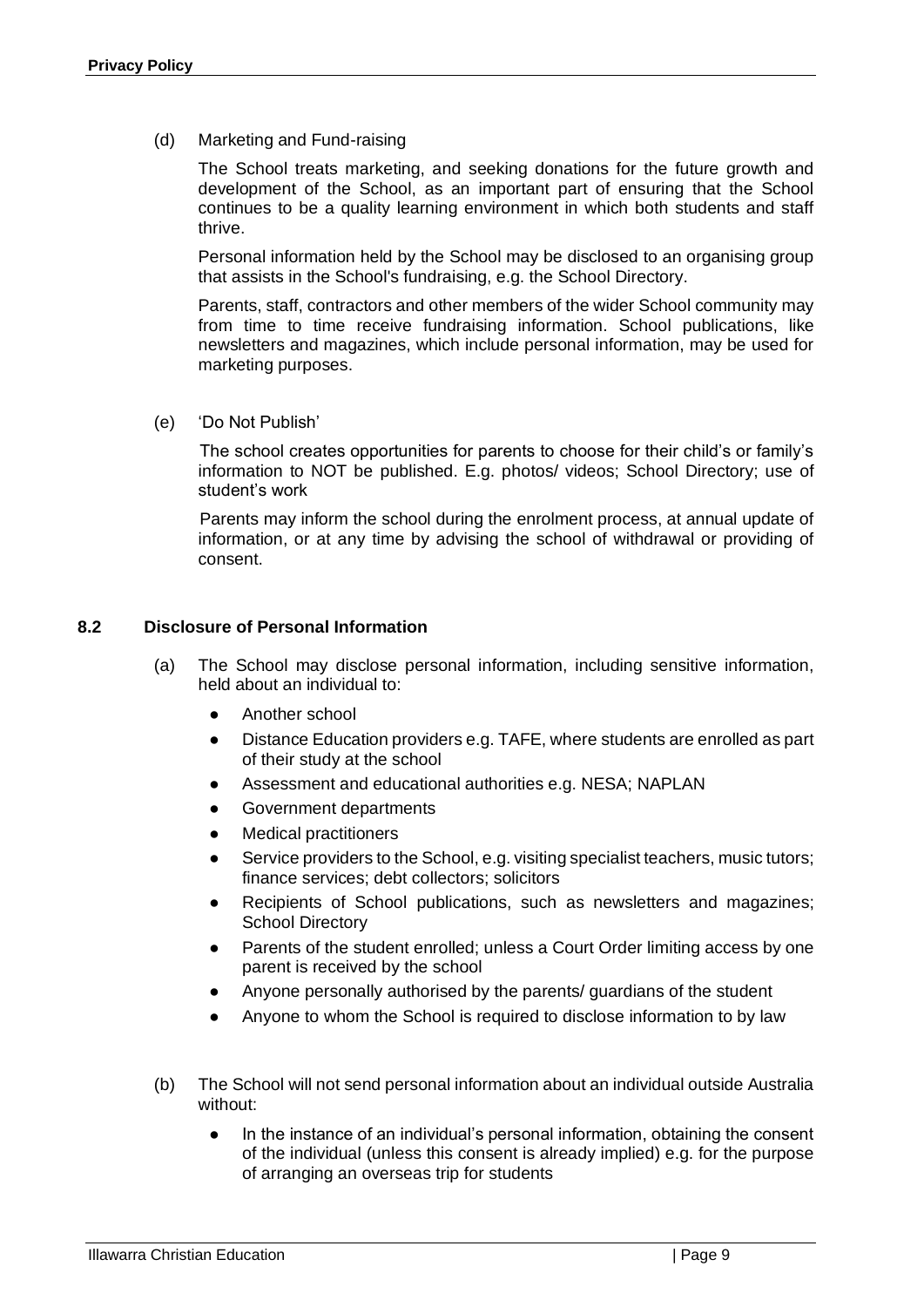● In the instance of collected storage of information, ensuring that the recipient agency/ service provider complies with the Australian Privacy Principles, or other applicable privacy legislation e.g. data stored in the 'cloud'

#### <span id="page-9-0"></span>**8.3 Handling of Sensitive Information**

Sensitive information will be used and disclosed only for the purpose for which it was provided or a directly related secondary purpose, unless agreed otherwise, or the use or disclosure of the sensitive information is allowed by law.

## <span id="page-9-1"></span>**9 MANAGEMENT OF PERSONAL INFORMATION**

The school takes all reasonable steps to make sure that the personal information it collects and stores is accurate, up-to-date, complete, relevant and not misleading. E.g. annual student information update forms.

#### <span id="page-9-2"></span>**9.1 Access and Correction of Personal Information**

An individual has the right under the Privacy Act to obtain access to any personal information which the School holds about them; and to advise the School of any perceived inaccuracy and to seek correction to their information.

Students will generally be able to access and update their personal information through their parents, but older students may seek access and correction themselves.

- There are some exceptions to these rights set out in the applicable legislation.
- The School endeavours to ensure that the personal information it holds is accurate, complete and up-to-date.
- Personal information may be accessed or updated by contacting the School in writing. The School will require you to verify your identity and specify what information you require. ("Student Record Change of Details" form)
- If the information sought is extensive, the School may require a fee to cover the cost of verifying your application and locating, retrieving, reviewing and copying any material requested.
- The School will not store personal information longer than necessary.

#### <span id="page-9-3"></span>**9.2 Denial of Access to Personal Information**

If the school cannot provide access to the information required, the school may be able to provide a format of information that protects the privacy of other individuals.

A written notice explaining the reasons for a refusal will be provided.

Access to personal information will be denied in all cases such as where:

- It would pose a serious or imminent threat to the life or health of an individual
- Release may result in a breach of the School's duty of care to the student
- It would have an unreasonable impact on the privacy of other individuals
- It is likely to prejudice the prevention, detection, investigation, prosecution or punishment of an unlawful activity, the activities of a law enforcement agency, or legal proceedings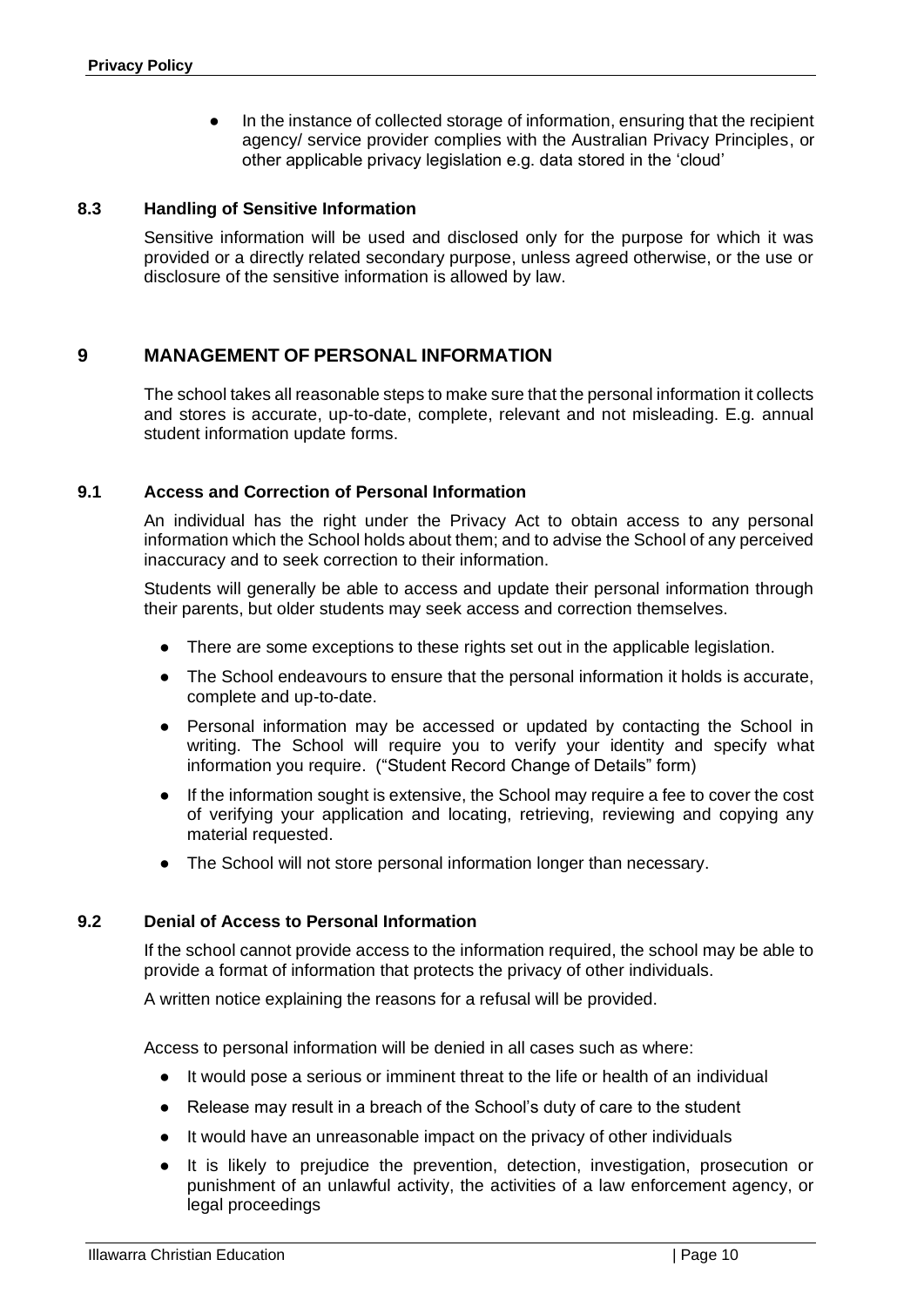- The request is frivolous or vexatious
- The information relates to existing or anticipated legal proceedings between the parties, and the information would not be accessible through legal procedures
- Providing access would be unlawful
- Denying access is required or authorized by or under law

#### <span id="page-10-0"></span>**9.3 Consent and Rights of Access to the Personal Information of Students**

The School respects every parent's right to make decisions concerning their child's education.

Generally, the School will refer any requests for consent and notices in relation to the personal information of a student to the student's parents/ guardians. The School will treat consent given by parents/ guardians as consent given on behalf of the student, and notice to parents/ guardians will act as notice given to the student.

The School may, at its discretion, on the request of a student, grant that student access to information held by the School about them; or allow a student to give or withhold consent to the use of their personal information, independently of their parents/ guardians. This would normally be done only when the maturity of the student and/or the student's personal circumstances so warranted.

#### <span id="page-10-1"></span>**9.4 Employment Records**

Employee records and acts done by the School as the employer of staff, if directly related to a current or former employment relationship, are exempt from the application of the Privacy Act 1988.

Examples of this type of information include the terms and conditions of employment, personal contact details, performance and conduct and salary details.

Accordingly, the School may access and use personal information about employees when appropriate.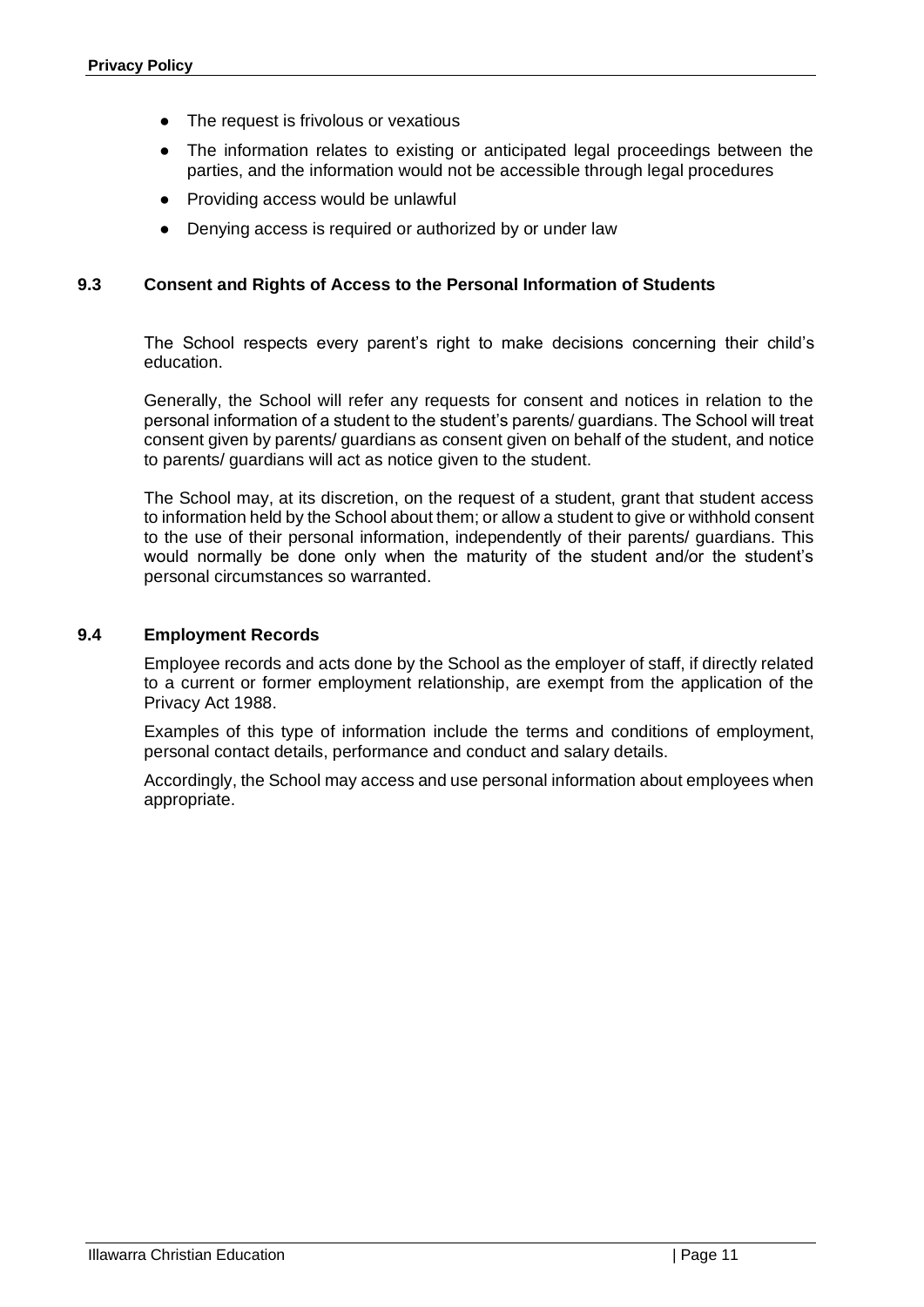## <span id="page-11-0"></span>**10 SECURITY OF PERSONAL INFORMATION**

The School has in place steps to protect the personal information the School holds from misuse, interference and loss, unauthorised access, modification or disclosure by use of various methods including locked storage of paper records and password access rights to computerised records, and restricting access to relevant people in areas where personal information is stored. (APP 11)

The School's staff are required to respect the confidentiality of students' and parents' personal information, and the privacy of individuals.

#### <span id="page-11-1"></span>**10.1 Breach of Privacy**

A breach of privacy may result from mishandling information according to the Australian Privacy Principles.

A data breach concerns the security of personal information: and involves the actual unauthorised access to, or disclosure of, personal information; or the loss of personal information where the loss is likely to result in unauthorised access or disclosure.

Causes may be malicious acts of third parties; human error; systems failure; or failure to follow information handling or data security measures resulting in accidental loss, access or disclosure.

- (a) If a data breach is suspected, or confirmed, the school shall take remedial action as soon as is practicable to contain and limit the data loss or access; and to minimise the chance of serious harm to any individual affected by the breach.
- (b) The school shall assess all suspected, or confirmed, data breaches to determine whether it is an Eligible Data Breach. (see 10.2)

Exception: If the remedial action contains or limits the data loss and potential harm to individuals, the data breach is not a 'Notifiable Data Breach'.

(c) The school shall investigate the circumstances, and take steps to address any issues and increase data security.

#### <span id="page-11-2"></span>**10.2 Notifiable Data Breaches**

The Notifiable Data Breach (NDB) scheme (from 22 February 2018) gives increased confidence to individuals in the event of a breach of privacy, to be informed of that data breach and to have an opportunity to protect their interests.

- (a) The school shall act as soon as is practicable to prevent further loss of, or access to, the data.
- (b) In event of a NDB, the school shall notify all affected individuals, directly or indirectly, of the NDB as soon as is practicable.
- (c) In event of a NDB, the school shall prepare a statement of prescribed information regarding the eligible data breach for the Office of the Australian Information Commissioner (OAIC).
- (d) The school shall make the affected individuals aware of the contents of the statement to the OAIC.
- (e) The school shall take action to address the cause/s of any data breach against further loss of information.